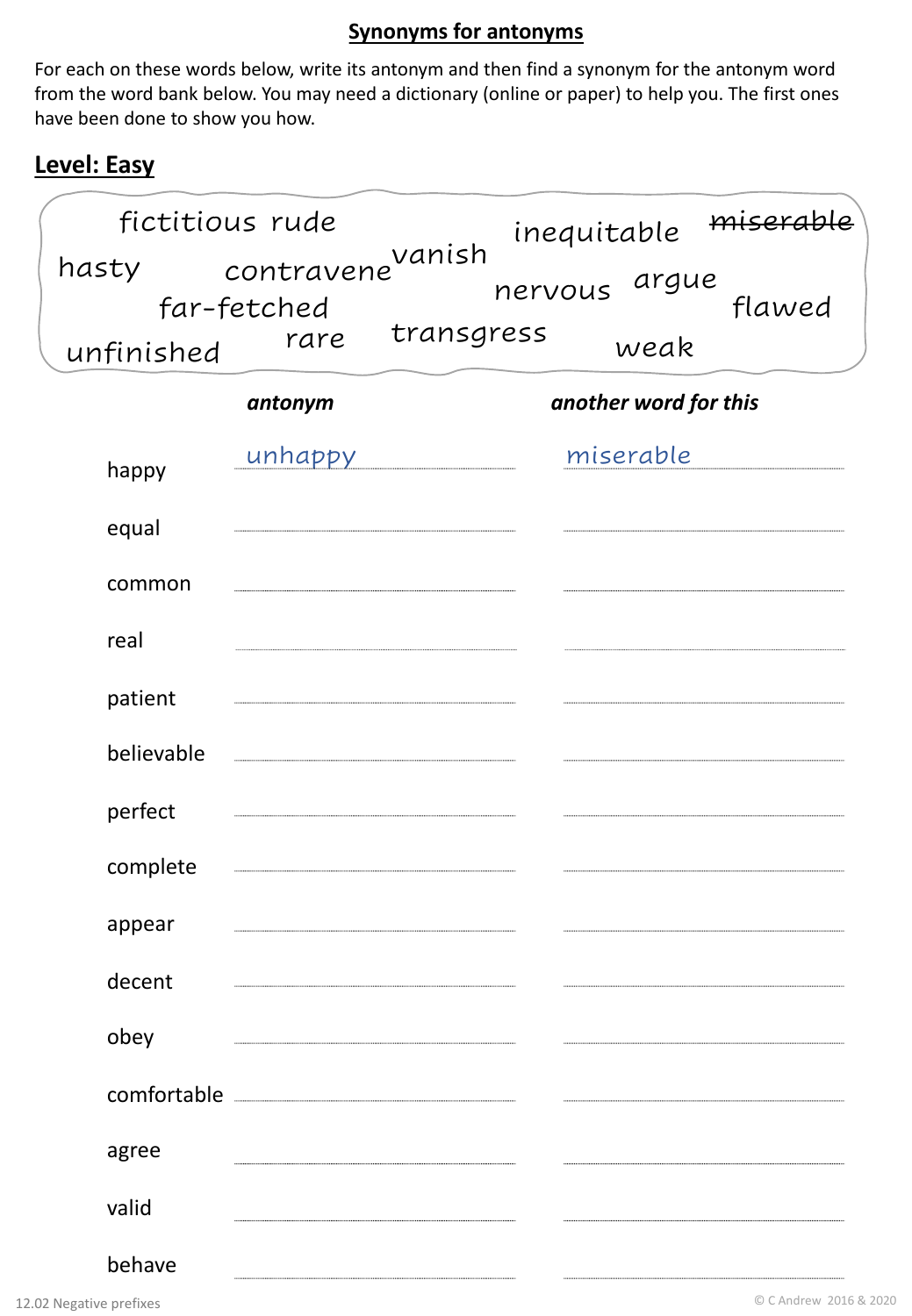### **Synonyms for antonyms**

For each on these words below, write its antonym and then find a synonym for the antonym word from the word bank below. You may need a dictionary (online or paper) to help you. The first ones have been done to show you how.

# **Level: Medium**

| suspect sporadic               | unlawful<br>unsuitable |
|--------------------------------|------------------------|
| undying<br>gibberish<br>forbid | confound               |
| factual<br>self-reliant        | meandering<br>vague    |
| unfriendly man-made            | sedentary              |

|             | antonym        | another word for this |
|-------------|----------------|-----------------------|
| legal       | <u>illegal</u> | unlawful              |
| direct      |                |                       |
| regular     |                |                       |
| allow       |                |                       |
| social      |                |                       |
| dependent   |                |                       |
| precise     |                |                       |
| sense       |                |                       |
| active      |                |                       |
| trust       |                |                       |
| appropriate |                |                       |
| mortal      |                |                       |
| direct      |                |                       |
| organic     |                |                       |
| fiction     |                |                       |